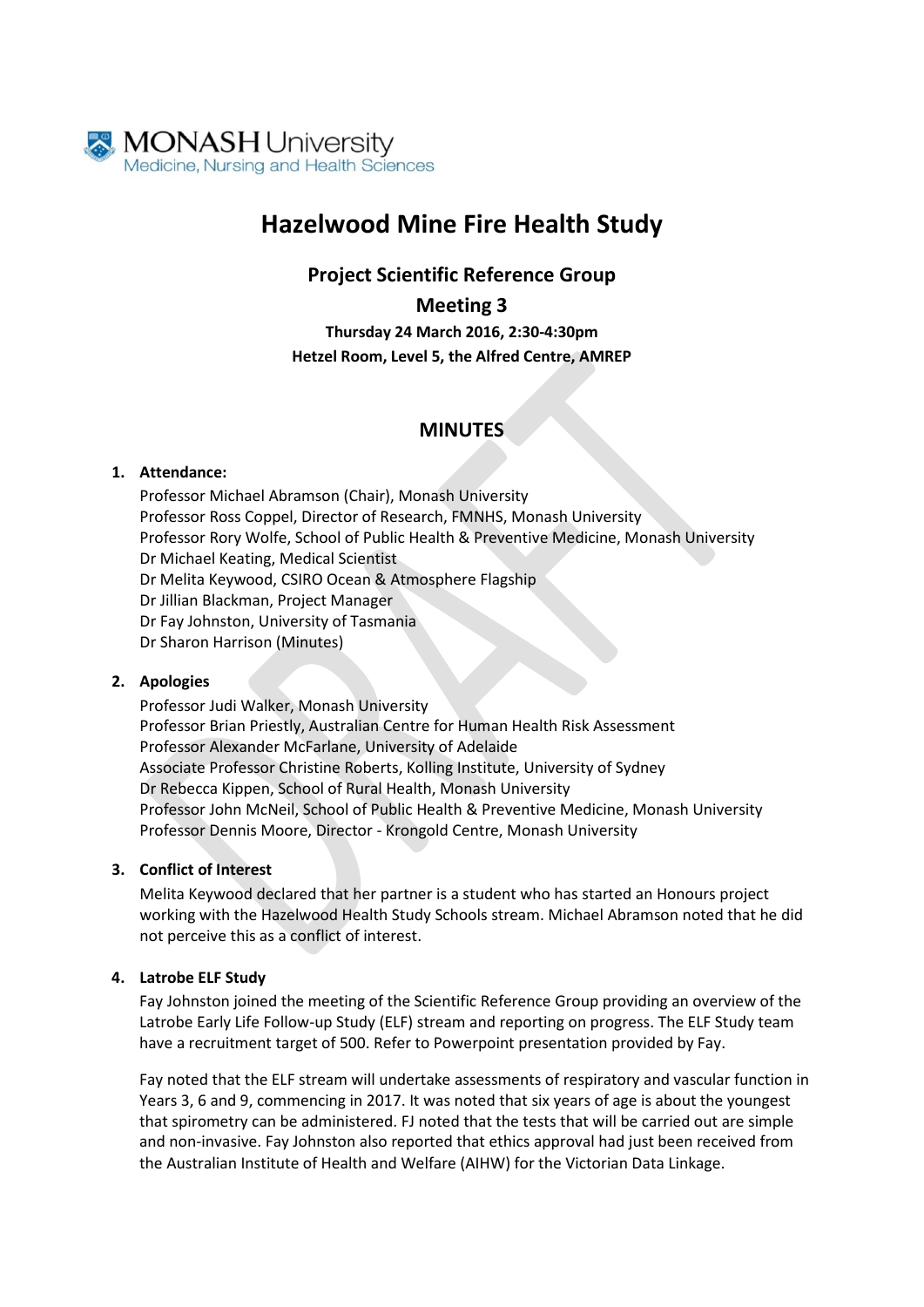Rory Wolfe raised a query regarding the retention of participants. Fay noted that the ELF study needs to start thinking about a retention strategy and that the monthly diary participants are asked to complete will offer an opportunity to follow up and re-engage with participants.

#### **5. DHHS Recruitment Report (report to be circulated)**

Jill Blackman reported that the Milestone report had recently been submitted to the Department of Health and Human Services, noting that the Older People stream is on track and the Community Wellbeing stream recently presented their findings on their analysis of social media during the Hazelwood Mine Fires and smoke event to DHHS.

#### **6. Mine Fire Inquiry**

Michael Abramson reported on the third report released by the Mine Fire Inquiry, noting that it is fairly positive on the whole and looks forward, particularly with respect to planning for health improvement in the Latrobe Valley. Andrew Tonkin and Michael Keating attended the meetings in the Latrobe Valley. Key recommendations relevant to the HHS are that the scope of the study should be reviewed and could also look at emergency responders to the Mine Fire. The whole of government response is still to be released. Michael noted that it will not be necessary to restructure the governance of the HHS.

It was noted that at the Community Advisory Committee (CAC) meeting in December 2015 meeting that Principal Co-Investigator agreed to step aside from interim Chair duties and an independent chair for the Community Advisory Committee would be appointed. Suggestions for a suitable candidate for fulfil this role were sought from the Scientific Reference Group.

#### **7. Study Overview**

Michael Abramson reported that that the Schools Study team approached 34 schools. Initially 24 schools agreed to participate and a further 2 schools subsequently withdrew. The Schools Study, eventually had a disappointing response rate of only 16% of eligible parents. Given the low response rate, it is not possible to exclude response bias.

#### **8. Adult Survey**

#### **8.1. Victorian Electoral Commission (VEC)**

Michael Abramson reported that the VEC had approved the data extraction from the Electoral Roll, after the Commissioner for Privacy and Data Protection agreed that the public interest test had been met. It has taken 8 months to obtain the approval. The data extraction will be subject to standard confidentiality conditions. The Dean of the Faculty has provided permission for Michael to sign the agreement on behalf of Monash University. The University's office of General Counsel has raised issues with respect to liability and indemnity, specifically the issue of employee misconduct leading to disclosure, and is seeking to vary the agreement. It was noted that the Privacy Commissioner may also require a privacy audit.

#### **8.2. Reimbursement of Participants**

Jill Blackman reported that the Project Steering Committee had made the decision to offer a reimbursement of \$20 to those who participate in the Adult Survey, noting that, given the low recruitment rate in the Schools Study, this is a necessary step.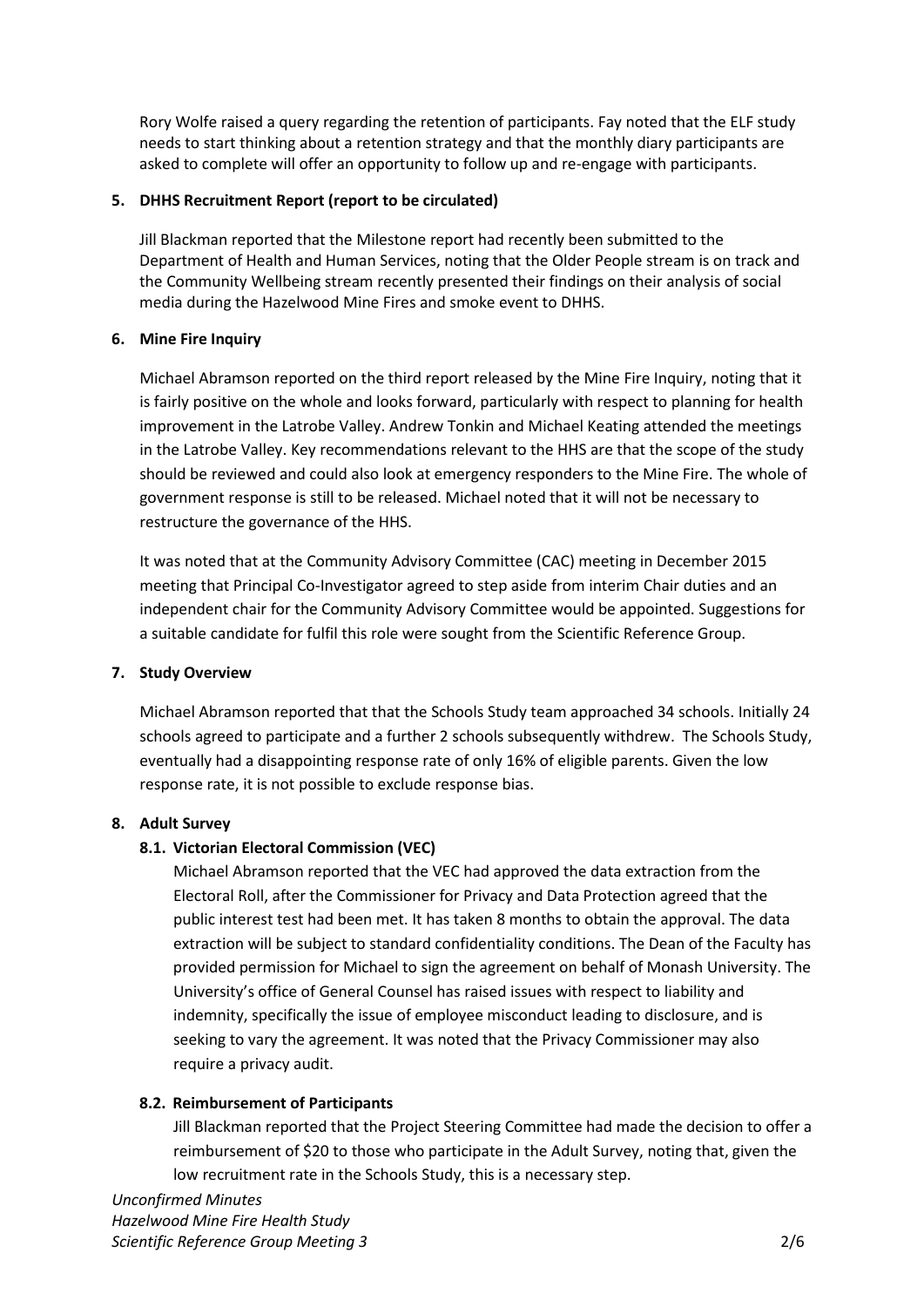It was noted that money from the participant reimbursement will go back into the local community through the provision of Latrobe City gift cards, which can be redeemed at local businesses in Morwell. In order to avoid problems with the theft of gift cards, a local newsagent in Morwell will distribute the gift cards. Confidentiality issues will therefore arise as a consequence: participants will need to agree to the release of their name for the purposes of distributing the gift cards; and the newsagent will be required to sign a confidentiality agreement.

#### **8.3. Hazelinks Medicare Linkage**

It was reported that Medicare approved the release of identified MBS/PBS data, but not verbal consent. Obtaining written consent would involve additional layers of complexity for participants and as a consequence is not viable. The HHS will now only seek an extract of anonymous data from Medicare. The disadvantage of this approach is that data on confounding factors will not be available.

#### **9. Schools Study**

It was reported that the Schools Study had a return rate of 15.6%. The Schools Study researchers were forced to go into the field before they were ready because the Department of Education and schools stipulated that the survey must be done in Term 2 and Term 3. The time constraints also meant that the team had no opportunity to re-group after their pilot. In hindsight, the Schools Study probably needed to provide an incentive for participation. The problems in the recruitment for the Schools Study has been flagged in the report to DHHS.

Given the low participation rates in the School Survey, a number of the Study's research questions cannot be answered and there are limits to the usefulness of a longitudinal approach. The Schools Study team are brainstorming about how to gather data in different ways, such as NAPLAN results and qualitative interviews with key school staff. Using the available data, researchers will be able to provide simple analysis for the report to DHHS and mixed-methods analysis using the qualitative data collected through interviews. Darryl Maybery has recently met with biostatistician Lahn Straney to discuss the data analysis plan.

Action: Invite DM to the next meeting of the Scientific Reference Group.

#### **10. CSIRO Air Quality Modelling**

The CSIRO Air Quality Modelling Report and comments from Brian Priestley were circulated ahead of the SRG meeting.

MK noted Brian Priestley's comments and that the Environment Protection Authority has also provided comments. The EPA has approached the CSIRO regarding emissions from the mine.

It was noted that the CSIRO's Air Quality Modelling report is not on the HHS website yet and that a lay summary will be prepared for the website. The next report from the CSIRO is due in June. Researchers are also considering concentrations from different pollutants in the context of other events.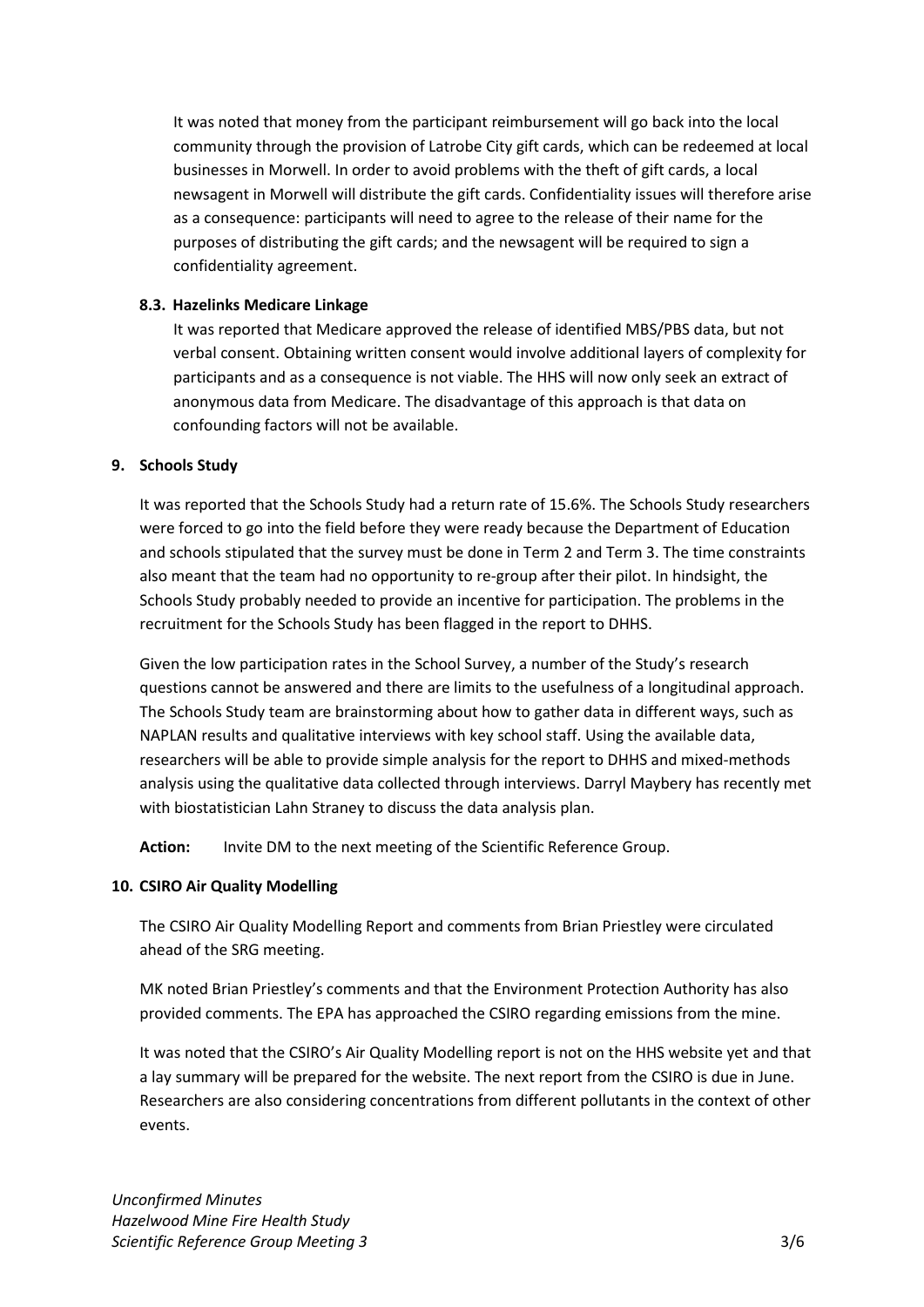#### **11. Publications Process**

The HHS Publication Policy was circulated ahead of the meeting.

JB reported that an issue had arisen with conference abstracts/proposals. The results of the HHS should be released to the community so that they are adequately informed and the HHS team (and DHHS) are not keen to delay the release of results. The Community Advisory Committee has expressed the concern that information released to the public should be provided in a form that it can be understood by lay persons and also include information regarding "what you should do if you have concerns".

According to the Publication Policy, 30 days notice is required for DHHS before submission. Publications need to be endorsed by the SRG before submission to DHHS. It was suggested that the HHS should refer results to DHHS and allow them to determine how to release information. Melita Keywood emphasized the difference between an abstract and a full report.

RC emphasized that the team needs to ensure that the community does not find out indirectly and that the HHS needs to provide information and adequate support for the community, as there is a risk of the HHS could lose the good will of the community.

*Action:* Request a meeting with a Ministerial Advisor to discuss the release of results.

MA noted that DHHS did not require that the SRG review abstracts and that he was not sure that this was the right type of review. He was also concerned that the demands on the SRG would increase as time goes on. It was noted that the Project Steering Committee was not independent.

**Decision:** It was decided that abstracts should be sent to a selected group of SRG members, depending on the topic of the abstract, and that this selected group should confirm whether they endorse the submission of the abstract. This could be trialled with the next few abstracts that are submitted.

#### **12. Other Business**

Michael Keating noted that a contact at the VMIA had advised that they have data for SEC employees and that the Yallourn Brown Coal Mine fire in 1944 could provide a point of reference to the Hazelwood Mine Fire. The data would be in the Death Index.

#### **13. Next Meeting**

Ross Coppel suggested that the issues with communication/the release of results need to be resolved. It was agreed that if the issues with the release of results are resolved offline then another meeting should be convened in six months.